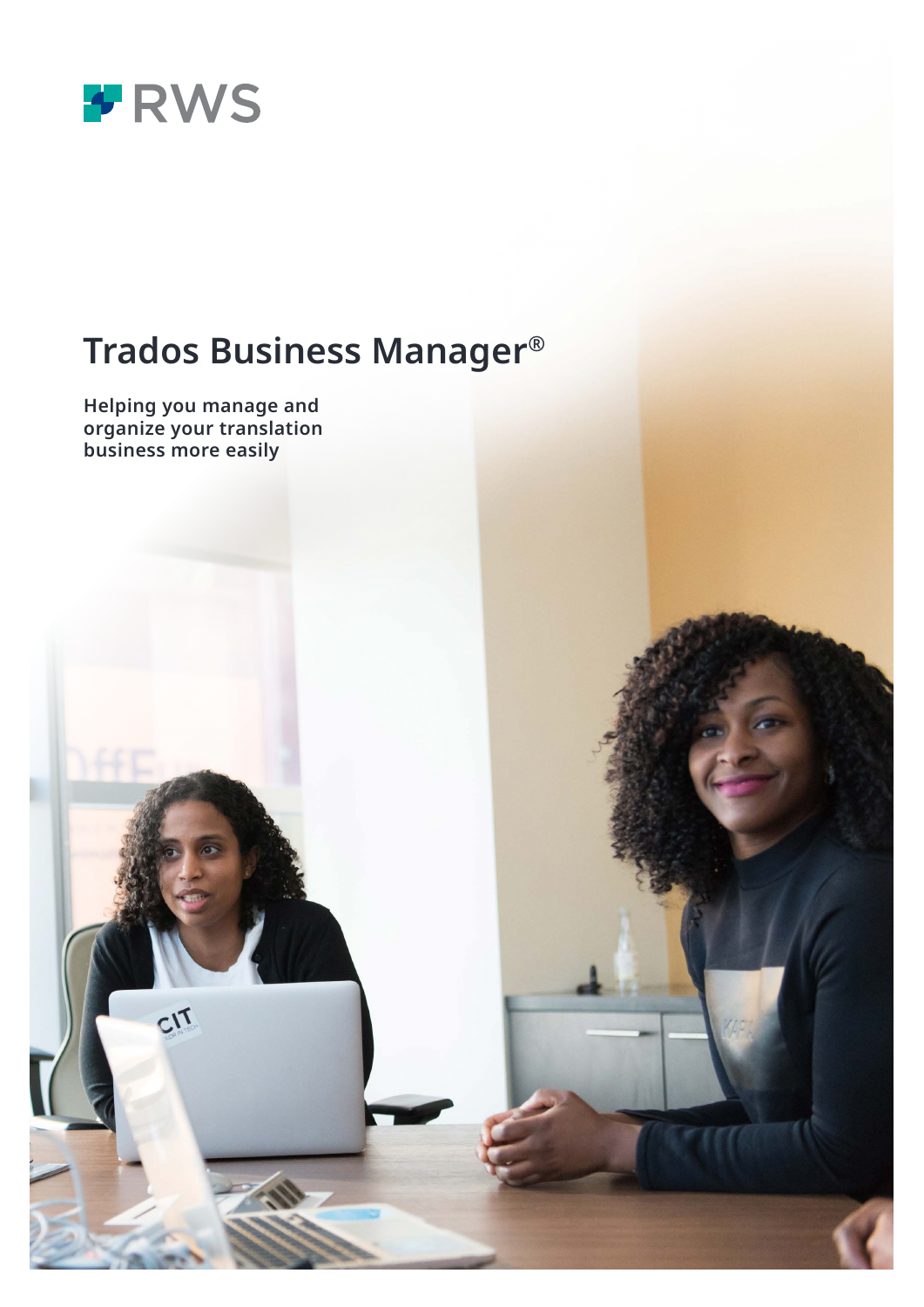# **All you need to manage your translation agency, at your fingertips**

**Keeping track of jobs, managing customer and vendor details, reporting, creating and sending accurate invoices are all vital operational tasks in running a translation business, but they take time away from what matters most – delivering high-quality translations, fast.** 

Managing these business tasks in a transparent, efficient and error-free manner without a dedicated solution can be challenging. Trados Business Manager takes away the pain of these daily business tasks with a dedicated environment that helps you to speed up and improve processes, and gives you back time to focus on your core business.

With a scalable solution built for individual translators, agencies and corporate translation teams alike, our business management software meets the specific demands of the localization industry.

Trados Business Manager can be installed on a server on-premises or as a private hosted solution managed by RWS. And to boost your efficiency further, it is designed to work smoothly with Trados Studio, Trados GroupShare and Trados Team.

#### **Trados Business Manager offers complete tracking of a translation job – from start to finish.**

#### **It ensures you:**

- Organize projects effectively
- Take care of accounting tasks
- Report on your business performance
- Have transparency across your company

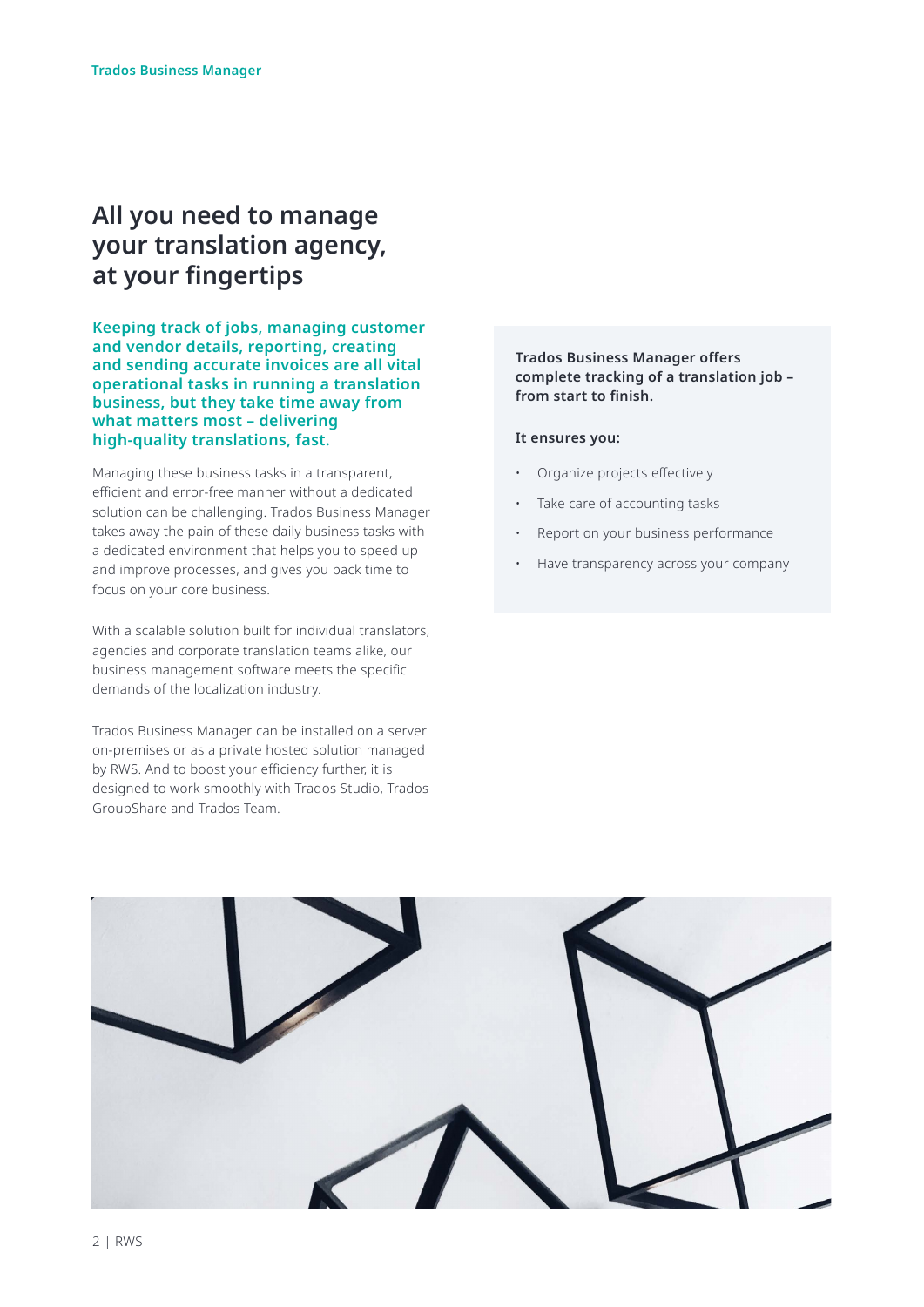# **Eliminate manual processes**

Trados Business Manager makes handling administrative tasks a breeze. Gone are the days of managing customer and vendor data or calculating quotes in Microsoft Excel spreadsheets. With centralized client and vendor data easily accessible by everyone in the team, instant access to accurate project requirements, and a tracking system to manage payments, administrative tasks become a whole lot easier to manage.

#### **Centralized contact management**

Nearly every translation business has to store client data of some description – whether it's information about your direct clients, agencies you work with, or internal translation departments that you service. With Trados Business Manager, you can manage and store all your client data in one place. Centralized information can include customer logos, custom price lists, payment terms, language pairs, individual preferences and contact information – enabling you to automatically make use of default customer information when preparing quotes and invoices.

You can also manage and store contact information for any vendors you work with, and details can be quickly added – such as languages, prices and services provided.

What's more, Trados Business Manager can make smart job assignment recommendations based on the characteristics of the work and the capabilities of your translators. It takes into consideration your vendors' past performance (rate and track the quality of each and every job your vendors complete) and their availability – speeding up your daily project management tasks even further.

#### **Fast and easy quoting**

Quotes can be quickly and easily generated using the automatic calculations (or analysis reports) produced by your Trados solutions' data or other computer-assisted translation (CAT) tools – removing the laborious process of calculating costs by hand. Analysis reports detail the number and type of translation memory matches found for the files in

your project, splitting the results into 100%, fuzzy matches and non-translatable items, so you are able to scope the work involved more quickly.

Combining this information with individual customer rates, Trados Business Manager can automatically provide an accurate quote based on time and effort. All quotes can be customized and localized per customer in line with your business branding and requirements.

Once ready, quotes can be sent to customers through a customer portal, or from the integrated email sender available in Trados Business Manager, ensuring they are handled efficiently.

#### **Simple invoicing**

Invoices will never be forgotten with simple invoice management and tracking. Based on a customer's settings, invoices are created in just a few clicks from your existing quotes. Invoices can be produced using a flexible batch invoicing function – even across multiple client-specific projects. You can then generate client-specific invoices from fully customizable and localizable templates. You can also monitor your accounting with tracking of incoming and outgoing invoices and the option to manage your accounts in multiple currencies.

#### **Team visibility**

Working from the same information is vital for success. Trados Business Manager offers a shared and searchable database of invoices, payments, jobs, reports and clients – all available at your team's fingertips.

The solution gives you visibility of past and current projects and you can use powerful and easy-to-use data filtering and search features to only display necessary information. In addition, real-time notifications immediately notify active users of any actions performed within the system – for example, when a new project is created or completed. This allows users to stay up to date and informed at all times.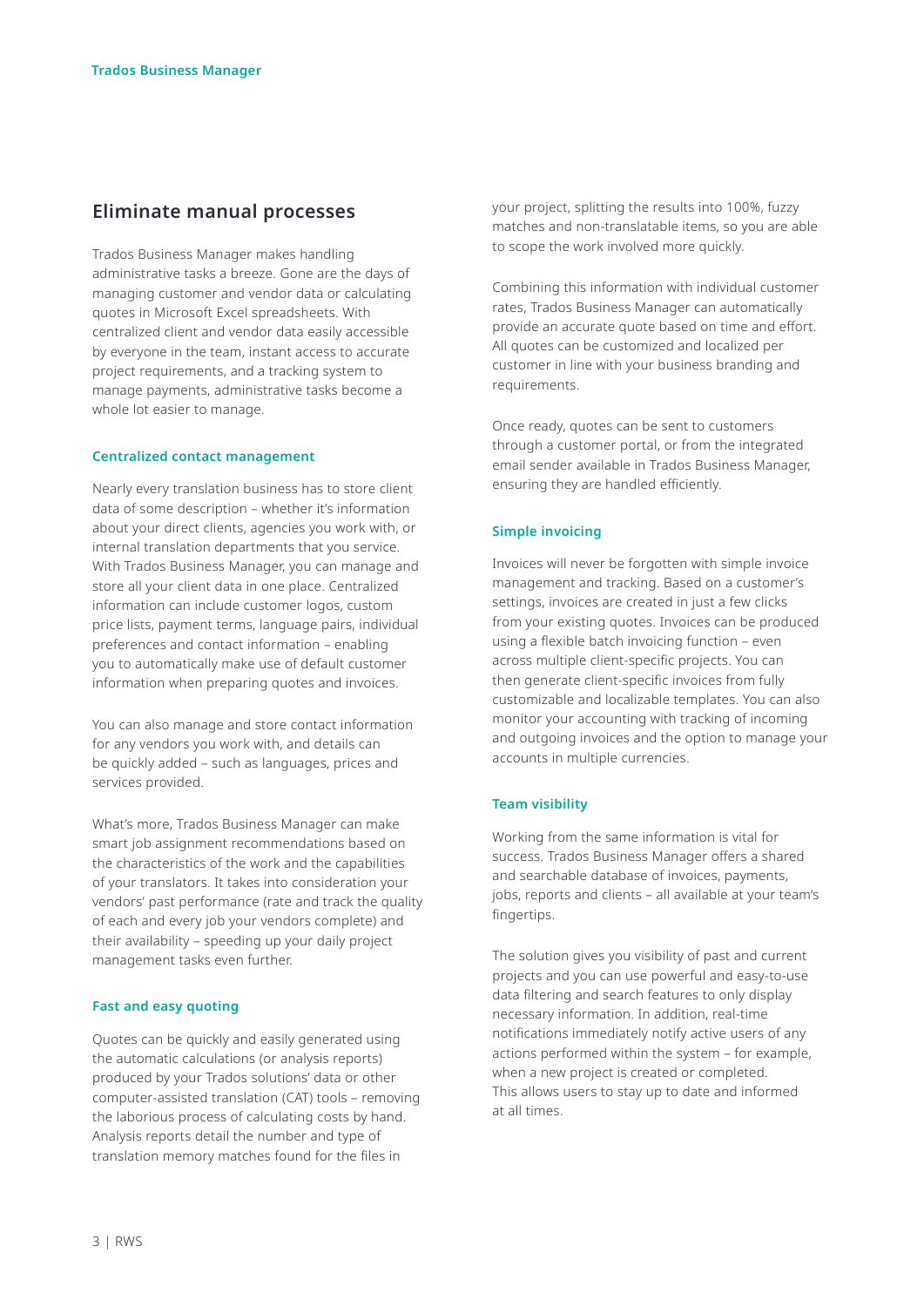# **Personalize your workspace**

Make your business management software work for you by personalizing your Trados Business Manager environment to suit your unique working requirements.

#### **Customizable dashboard**

Our customizable dashboard gives you instant visibility of all the key translation project information in one central place – providing you with full control of jobs and making it easier to manage multiple translation projects.

The dashboard helps you to keep track of jobs with upcoming deadlines, unpaid invoices and sent quotes. This can be customized to show only the information you want – enabling you to keep an eye on what's important and handle your projects in a stress-free way.

#### **Make more informed decisions**

Trados Business Manager offers an easy way to help you measure the performance of your business against your current goals, in real-time, with built-in reports and analysis capabilities. Each report can be presented on an easy-to-read dashboard, which includes customizable charts, summary tables, maps and gauges. Information vital to your business, such as profit margins, translation volumes and uninvoiced jobs per customer, can be tracked easily. You can also add your own custom fields into Trados Business Manager to track information specific to your company and report on them. For complete transparency, reports and dashboards can be shared throughout your company, helping your business become more efficient.

#### **Customizable views**

With built-in role assignment it's easy to tailor user's views within Trados Business Manager. Not only can administrators restrict the information each user can see through the use of custom roles, but they can also decide how it is displayed – views can be customized per user, per role type or across the whole platform. With this level of customization, administrators can, for example, create different lists, add new custom fields for specific clients to select in the vendor portal, and design new data entry forms and dashboard layouts – enabling you to tailor each user's experience as required.

### **Customize with APIs**

**Further customize your Trados Business Manager tool by accessing our comprehensive set of APIs, which provide access to all of the available resources in the database. For example, with our APIs, you will be able to integrate your accounting system with Trados Business Manager.**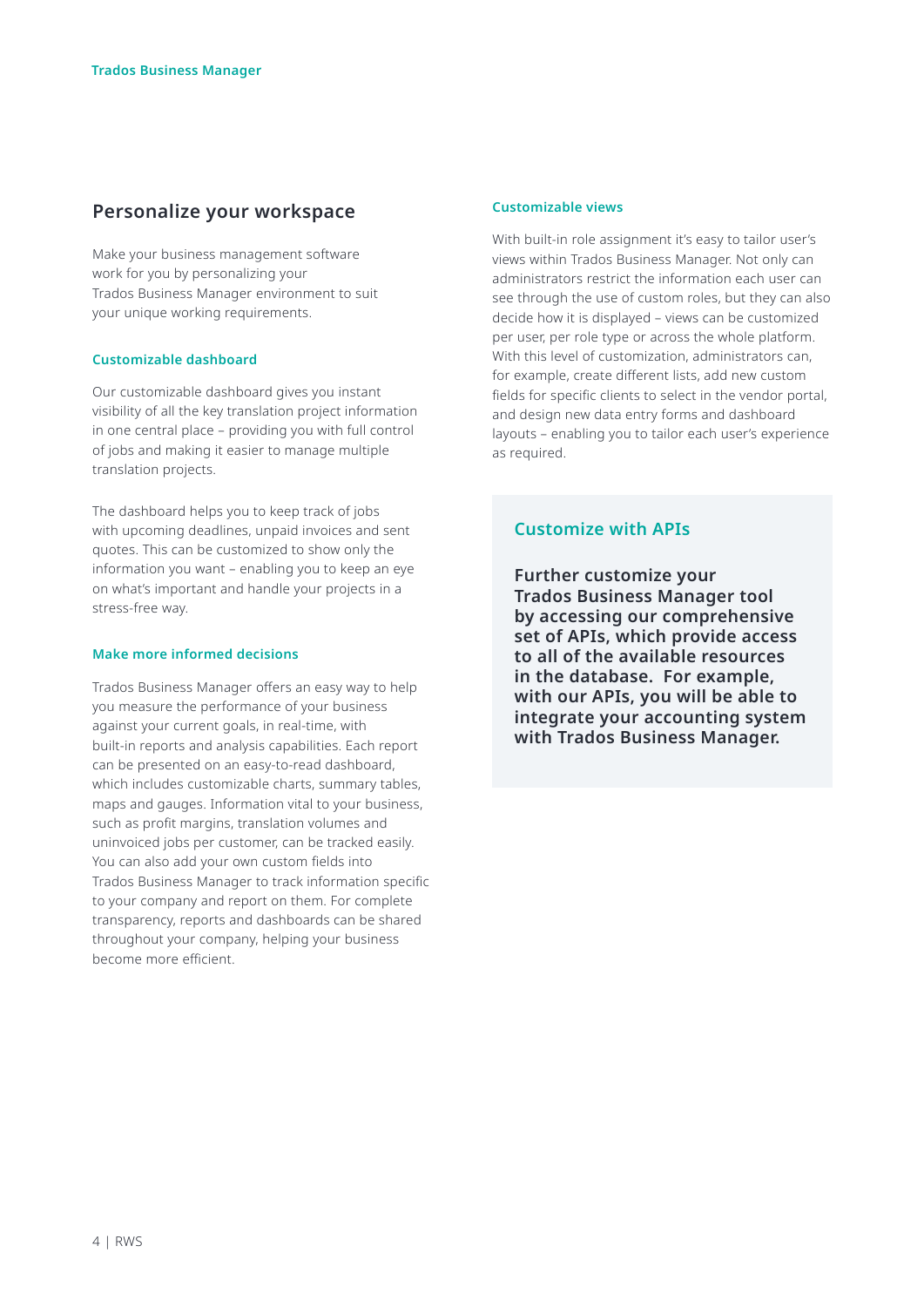# **Simplify processes with portals and integrations**

Improve overall business efficiency for everyone in your supply chain with customer and vendor portals, as well as deep integrations with your translation and project management solutions.

#### **Customer portal for job requests**

Spend less time processing customer job orders via email and instead receive requests through dedicated customer portals.

Customers can submit jobs and send you files and information directly within the Trados Business Manager system from any web-enabled device. Through the portal, you can then send your quote (removing the additional administrative work of communicating by email), which your customer can simply accept or reject – plus you can send direct messages to discuss the job in question and deliver final translation files and invoices.

Both you and your customers can benefit from a more seamless, transparent service experience and see jobs progress in real-time, as well as view any past orders.



#### **Easy outsourcing via a vendor portal**

Trados Business Manager can also streamline the process of outsourcing jobs to external translators or agencies, bringing all the necessary tasks into one tool.

Through the vendor portal, you can easily send job offers, issue purchase orders, control deadlines and manage invoices and payments through the portal. Vendors can then provide all their vendor information (saving you from entering it into the system manually), mark their availability for job offers, download job files, deliver finalized jobs and register invoices for them.

## **Deep integration with Trados solutions**

**Trados Business Manager works smoothly with Trados Studio, Trados GroupShare and Trados Team, allowing you to create projects, import analysis reports, manage vendors, change phases in a few clicks, as well as easily track the status of projects.** 

#### **Secure data access**

The security system built into Trados Business Manager ensures nobody has access to information stored in the database, such as customer price lists, that they shouldn't have. To help protect your data, the flexible and comprehensive system, based on users and roles, gives tight control over who can access information. By assigning roles with specific permissions, managers, users, clients and vendors can have their own access rights.